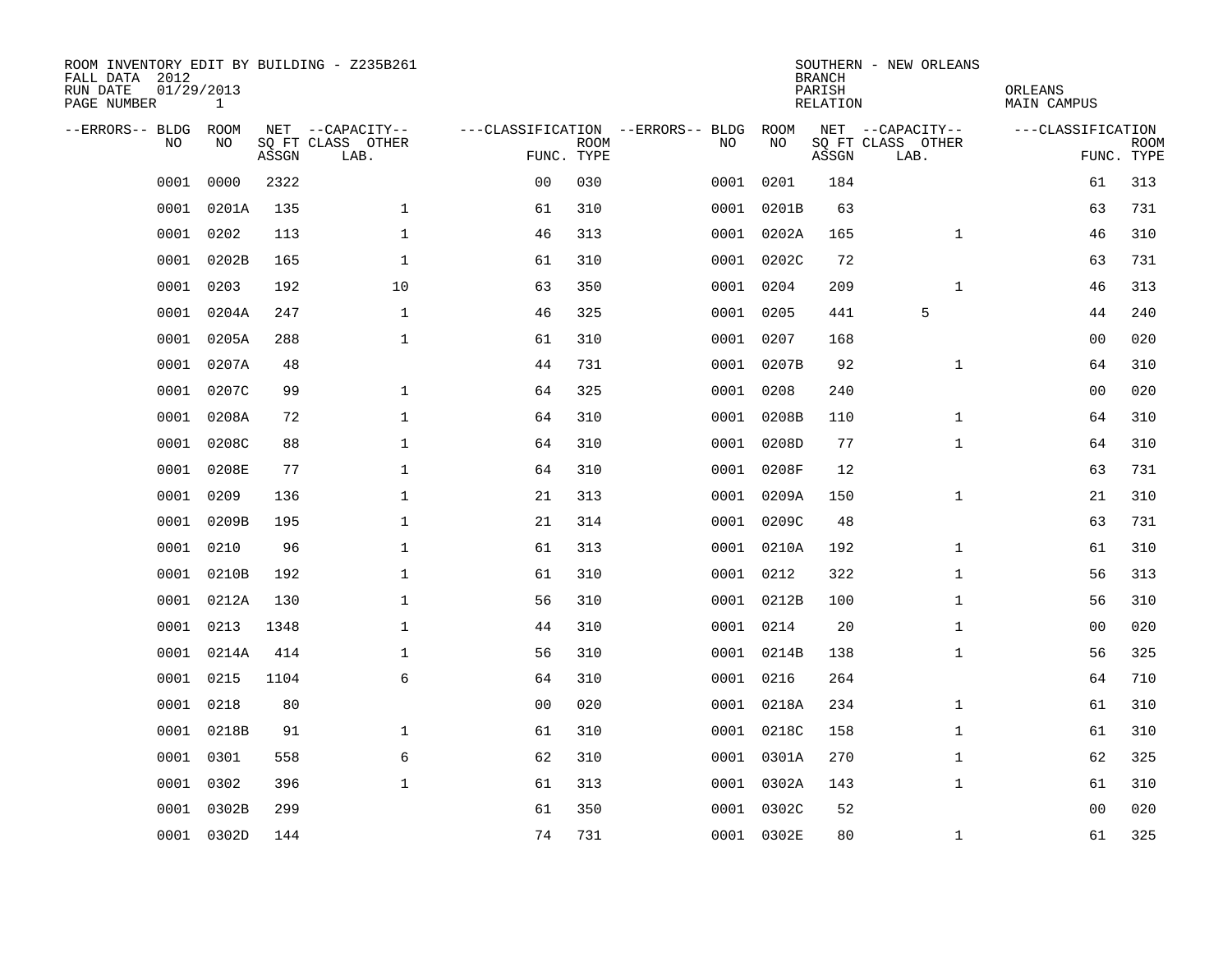| ROOM INVENTORY EDIT BY BUILDING - Z235B261<br>FALL DATA 2012<br>01/29/2013<br>RUN DATE<br>PAGE NUMBER | 2          |       |                                               |                |                    |                                              |                                                                | <b>BRANCH</b><br>PARISH<br>RELATION | SOUTHERN - NEW ORLEANS                                                                                     | ORLEANS<br><b>MAIN CAMPUS</b> |                           |
|-------------------------------------------------------------------------------------------------------|------------|-------|-----------------------------------------------|----------------|--------------------|----------------------------------------------|----------------------------------------------------------------|-------------------------------------|------------------------------------------------------------------------------------------------------------|-------------------------------|---------------------------|
| --ERRORS-- BLDG ROOM<br>NO                                                                            | NO         | ASSGN | NET --CAPACITY--<br>SQ FT CLASS OTHER<br>LAB. |                | ROOM<br>FUNC. TYPE | ---CLASSIFICATION --ERRORS-- BLDG ROOM<br>NO | NO                                                             | ASSGN                               | NET --CAPACITY-- ---CLASSIFICATION<br>SQ FT CLASS OTHER<br>LAB.                                            |                               | <b>ROOM</b><br>FUNC. TYPE |
| 0001                                                                                                  | 0305       | 552   | $\mathbf{1}$                                  | 62             | 310                |                                              | 0001 0306                                                      | 552                                 |                                                                                                            | 63                            | 350                       |
|                                                                                                       | 0001 0307  | 552   | 1                                             | 46             | 310                |                                              | 0001 0308                                                      | 1056                                | 6                                                                                                          | 46                            | 310                       |
|                                                                                                       | 0001 0309  | 552   | $\mathbf{1}$                                  | 46             | 325                |                                              | 0001 0311                                                      | 552                                 | 6                                                                                                          | 61                            | 310                       |
| 0001                                                                                                  | 0312       | 552   | $\mathbf 1$                                   | 65             | 314                |                                              | 0001 0312A                                                     | 176                                 | $\mathbf{1}$                                                                                               | 65                            | 325                       |
|                                                                                                       | 0001 0313  | 552   | $\mathbf 1$                                   | 51             | 310                |                                              | 0001 0314                                                      | 104                                 | $\mathbf{1}$                                                                                               | 64                            | 710                       |
|                                                                                                       | 0001 0315  | 132   | $\mathbf 1$                                   | 61             | 313                |                                              | 0001 0315A                                                     | 132                                 | $\mathbf{1}$                                                                                               | 61                            | 325                       |
|                                                                                                       | 0001 0315B | 132   | $\mathbf 1$                                   | 61             | 310                |                                              | 0001 0315C                                                     | 132                                 | $\mathbf{1}$                                                                                               | 61                            | 310                       |
|                                                                                                       | 0001 0316  | 104   | $\mathbf{1}$                                  | 61             | 313                |                                              | 0001 0316A                                                     | 160                                 | $\mathbf{1}$                                                                                               | 61                            | 325                       |
|                                                                                                       | 0001 0316B | 195   | $\mathbf{1}$                                  | 61             | 310                |                                              | 0001 0317                                                      | 552                                 |                                                                                                            | 63                            | 731                       |
|                                                                                                       | 0001 0318  | 552   |                                               | 56             | 731                |                                              | 0001 M0200<br>TOTAL NUMBER CLASSROOMS<br>TOTAL NUMBER LABS 210 | 2424                                | TOTAL NET ASSIGN SQ. FT. IN ROOM FILE<br>TOTAL NUMBER COMPUTER CLASSROOMS<br>TOTAL NUMBER SPECIAL LABS 220 | 00 <sub>o</sub><br>17,442     | 030                       |
|                                                                                                       | 0002 0000  | 36    |                                               | 0 <sub>0</sub> | 020                |                                              | 0002 0200                                                      | 36                                  |                                                                                                            | 0 <sub>0</sub>                | 030                       |
|                                                                                                       | 0002 0200A | 18    |                                               | 0 <sub>0</sub> | 010                |                                              | 0002 0201                                                      | 910                                 | 36                                                                                                         | 11                            | 110                       |
|                                                                                                       | 0002 0202  | 825   | 36                                            | 44             | 240                |                                              | 0002 0203                                                      | 234                                 | $\mathbf{1}$                                                                                               | 48                            | 310                       |
|                                                                                                       | 0002 0204  | 725   | 36                                            | 11             | 110                |                                              | 0002 0205                                                      | 825                                 | 36                                                                                                         | 11                            | 210                       |
| 0002                                                                                                  | 0206       | 70    | $\mathbf{1}$                                  | 46             | 310                |                                              | 0002 0208A                                                     | 162                                 | $\mathbf{1}$                                                                                               | 46                            | 310                       |
|                                                                                                       | 0002 0208B | 90    | $\mathbf{1}$                                  | 46             | 310                |                                              | 0002 0209                                                      | 725                                 | 36                                                                                                         | 11                            | 110                       |
|                                                                                                       | 0002 0301  | 1050  | 36                                            | 11             | 210                |                                              | 0002 0302                                                      | 900                                 | 36                                                                                                         | 11                            | 210                       |
|                                                                                                       | 0002 0303A | 572   |                                               | 63             | 731                |                                              | 0002 0304                                                      | 225                                 | $\mathbf{1}$                                                                                               | 48                            | 310                       |
|                                                                                                       | 0002 0305  | 1050  | 36                                            | 11             | 210                |                                              | 0002 0306                                                      | 925                                 | 36                                                                                                         | 11                            | 210                       |
|                                                                                                       | 0002 0307  | 275   |                                               | 63             | 731                |                                              | 0002 0308                                                      | 338                                 | 2                                                                                                          | 48                            | 310                       |
|                                                                                                       | 0002 0309  | 625   | 36                                            | 11             | 110                |                                              | 0002 0311<br>TOTAL NUMBER CLASSROOMS<br>TOTAL NUMBER LABS 210  | 700                                 | 36<br>TOTAL NET ASSIGN SQ. FT. IN ROOM FILE<br>TOTAL NUMBER COMPUTER CLASSROOMS                            | 11<br>11,226<br>5<br>5        | 110                       |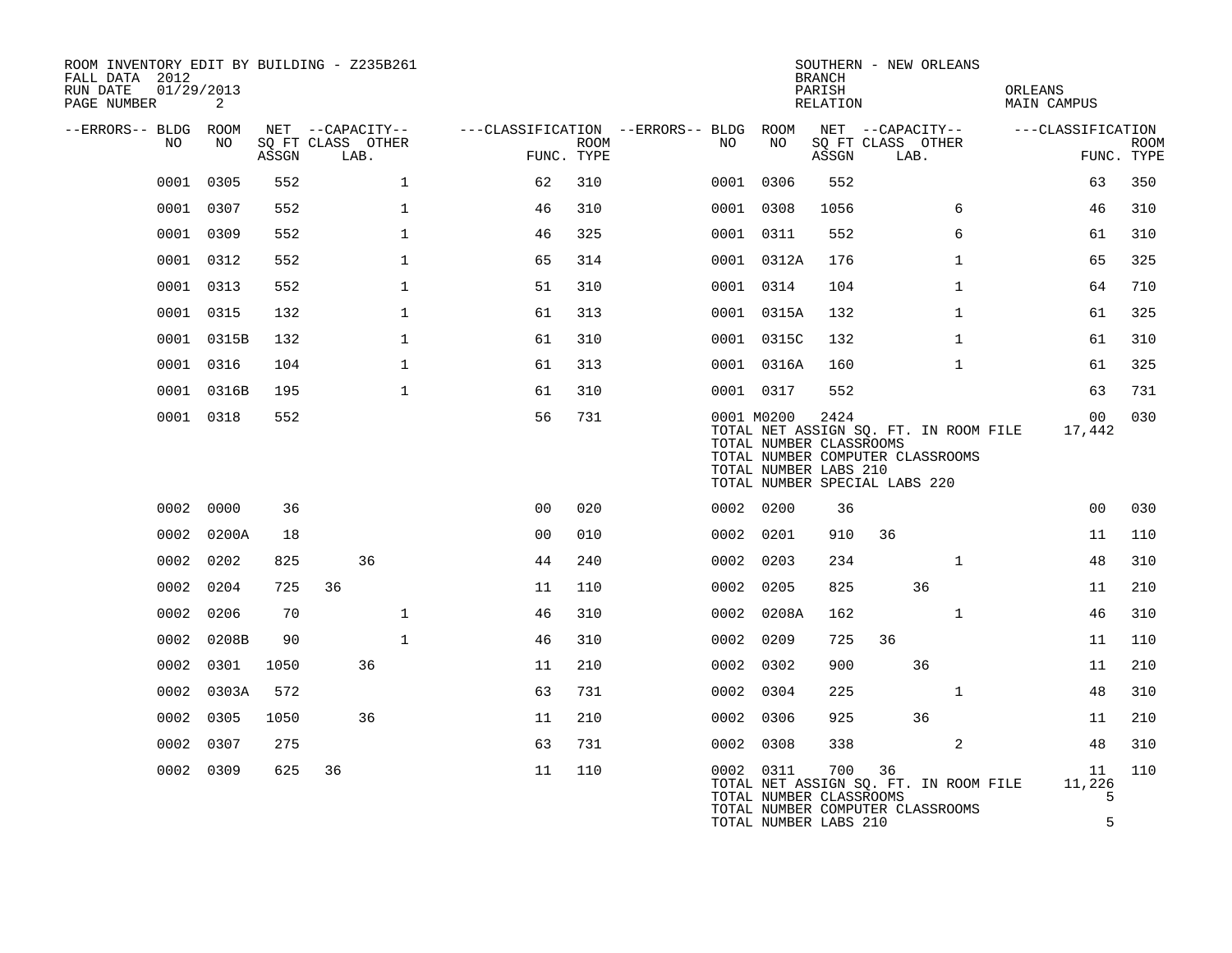| ROOM INVENTORY EDIT BY BUILDING - Z235B261<br>FALL DATA 2012<br>RUN DATE<br>PAGE NUMBER | 01/29/2013<br>$\mathbf{3}$ |       |                           |                |      | SOUTHERN - NEW ORLEANS<br><b>BRANCH</b><br>PARISH<br>RELATION                                                                                                        | ORLEANS<br><b>MAIN CAMPUS</b> |
|-----------------------------------------------------------------------------------------|----------------------------|-------|---------------------------|----------------|------|----------------------------------------------------------------------------------------------------------------------------------------------------------------------|-------------------------------|
| --ERRORS-- BLDG ROOM<br>NO                                                              | NO                         | ASSGN | SQ FT CLASS OTHER<br>LAB. | FUNC. TYPE     | ROOM | NET --CAPACITY-- - ---CLASSIFICATION --ERRORS-- BLDG ROOM NET --CAPACITY-- - ---CLASSIFICATION<br>NO 11<br>SQ FT CLASS OTHER<br>NO<br>ASSGN LAB.                     | ROOM<br>FUNC. TYPE            |
|                                                                                         |                            |       |                           |                |      | TOTAL NUMBER SPECIAL LABS 220                                                                                                                                        |                               |
|                                                                                         | 0003 0001 8252             |       |                           | 81             | 081  | TOTAL NET ASSIGN SQ. FT. IN ROOM FILE 8,252<br>TOTAL NUMBER CLASSROOMS<br>TOTAL NUMBER COMPUTER CLASSROOMS<br>TOTAL NUMBER LABS 210<br>TOTAL NUMBER SPECIAL LABS 220 |                               |
|                                                                                         | 0004 0001 64155            |       |                           | 81             | 081  | TOTAL NET ASSIGN SQ. FT. IN ROOM FILE<br>TOTAL NUMBER CLASSROOMS<br>TOTAL NUMBER COMPUTER CLASSROOMS<br>TOTAL NUMBER LABS 210<br>TOTAL NUMBER SPECIAL LABS 220       | 64,155                        |
|                                                                                         | 0005 0000                  | 330   |                           | 0 <sup>0</sup> | 030  | 0005 0119<br>225                                                                                                                                                     | 63 731                        |
|                                                                                         | 0005 0120                  | 80    | $\mathbf{1}$              | 61             | 325  | TOTAL NET ASSIGN SQ. FT. IN ROOM FILE<br>TOTAL NUMBER CLASSROOMS<br>TOTAL NUMBER COMPUTER CLASSROOMS<br>TOTAL NUMBER LABS 210<br>TOTAL NUMBER SPECIAL LABS 220       | 305                           |
|                                                                                         | 0006 0100A                 | 583   |                           | 0 <sup>0</sup> | 030  | 0006 0100B<br>676                                                                                                                                                    | 0 <sub>0</sub><br>030         |
|                                                                                         | 0006 0101                  | 198   | $\mathbf{1}$              | 62             | 310  | 0006 0102<br>176<br>$\mathbf{1}$                                                                                                                                     | 62<br>310                     |
|                                                                                         | 0006 0103                  | 33    |                           | 62             | 731  | 0006 0104<br>$\mathbf{1}$<br>66                                                                                                                                      | 62<br>310                     |
|                                                                                         | 0006 0106                  | 228   |                           | 0 <sub>0</sub> | 030  | $\mathbf{1}$<br>0006 0107<br>414                                                                                                                                     | 62<br>310                     |
|                                                                                         | 0006 0111 13957            |       |                           | 93             | 525  | 0006 0201<br>864<br>36                                                                                                                                               | 11<br>110                     |
|                                                                                         | 0006 0202                  | 805   | 36                        | 11             | 110  | 0006 0203<br>828<br>36                                                                                                                                               | 110<br>11                     |
|                                                                                         | 0006 0204                  | 828   | 36                        | 11             | 110  | 0006 0205<br>1260<br>50                                                                                                                                              | 110<br>11                     |
|                                                                                         | 0006 0206                  | 840   |                           | 93             | 523  | 0006 0206A<br>121                                                                                                                                                    | 710<br>43                     |
|                                                                                         | 0006 0207                  | 60    |                           | 0 <sup>0</sup> | 010  | 0006 0208<br>598<br>$\mathbf{1}$                                                                                                                                     | 310<br>93                     |
|                                                                                         | 0006 0209                  | 286   | $\mathbf{1}$              | 93             | 310  | TOTAL NET ASSIGN SQ. FT. IN ROOM FILE<br>TOTAL NUMBER CLASSROOMS<br>TOTAL NUMBER COMPUTER CLASSROOMS<br>TOTAL NUMBER LABS 210<br>TOTAL NUMBER SPECIAL LABS 220       | 21,274<br>5                   |
|                                                                                         | 0007 0000                  | 16    |                           | 0 <sub>0</sub> | 030  | 0007 0201<br>930                                                                                                                                                     | 51 650                        |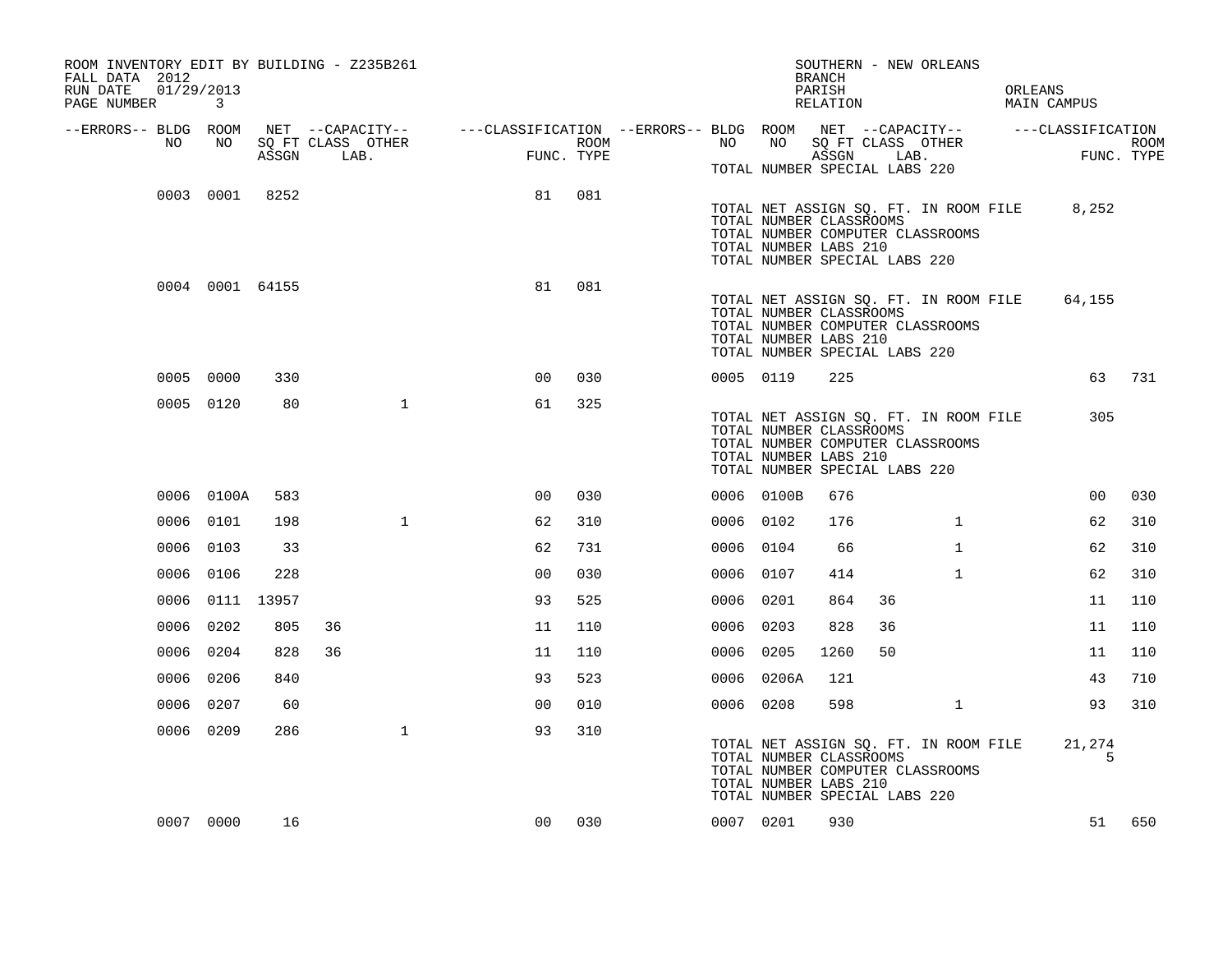| ROOM INVENTORY EDIT BY BUILDING - Z235B261<br>FALL DATA 2012<br>RUN DATE | 01/29/2013 |       |                           |                |                |             |                                   |            | <b>BRANCH</b><br>PARISH | SOUTHERN - NEW ORLEANS    | ORLEANS           |                           |
|--------------------------------------------------------------------------|------------|-------|---------------------------|----------------|----------------|-------------|-----------------------------------|------------|-------------------------|---------------------------|-------------------|---------------------------|
| PAGE NUMBER                                                              | 4          |       |                           |                |                |             |                                   |            | RELATION                |                           | MAIN CAMPUS       |                           |
| --ERRORS-- BLDG                                                          | ROOM       |       | NET --CAPACITY--          |                |                |             | ---CLASSIFICATION --ERRORS-- BLDG | ROOM<br>NO |                         | NET --CAPACITY--          | ---CLASSIFICATION |                           |
| NO.                                                                      | NO         | ASSGN | SQ FT CLASS OTHER<br>LAB. |                | FUNC. TYPE     | <b>ROOM</b> | NO                                |            | ASSGN                   | SQ FT CLASS OTHER<br>LAB. |                   | <b>ROOM</b><br>FUNC. TYPE |
| 0007                                                                     | 0202       | 930   | 50                        |                | 11             | 110         | 0007                              | 0203       | 570                     | 11                        | 11                | 220                       |
| 0007                                                                     | 0204       | 930   | 50                        |                | 11             | 110         | 0007                              | 0205       | 693                     | 26                        | 44                | 240                       |
| 0007                                                                     | 0207       | 930   | 44                        |                | 44             | 240         | 0007                              | 0208       | 1170                    | 46                        | 44                | 240                       |
| 0007                                                                     | 0209       | 55    |                           |                | 43             | 731         | 0007                              | 0210       | 570                     | 6                         | 46                | 314                       |
| 0007                                                                     | 0211       | 200   |                           | $\mathbf 1$    | 46             | 313         | 0007                              | 0211A      | 270                     | $\mathbf{1}$              | 46                | 325                       |
| 0007                                                                     | 0211B      | 81    |                           | $\mathbf 1$    | 46             | 310         | 0007                              | 0211C      | 77                      | $\mathbf{1}$              | 48                | 310                       |
| 0007                                                                     | 0211D      | 150   |                           | $\mathbf{1}$   | 46             | 310         | 0007                              | 0211E      | 88                      |                           | 63                | 731                       |
| 0007                                                                     | 0212       | 64    |                           |                | 0 <sub>0</sub> | 020         | 0007                              | 0212A      | 119                     | $\mathbf{1}$              | 46                | 310                       |
| 0007                                                                     | 0212B      | 156   |                           | $\mathbf 1$    | 46             | 310         | 0007                              | 0212C      | 156                     | $\mathbf{1}$              | 48                | 310                       |
| 0007                                                                     | 0212D      | 179   |                           | $\mathbf{1}$   | 48             | 310         | 0007                              | 0212E      | 88                      |                           | 63                | 731                       |
| 0007                                                                     | 0213       | 64    |                           |                | 0 <sub>0</sub> | 020         | 0007                              | 0213A      | 132                     | $\mathbf{1}$              | 46                | 325                       |
| 0007                                                                     | 0213B      | 119   |                           | $\mathbf{1}$   | 46             | 313         |                                   | 0007 0214  | 168                     |                           | 47                | 650                       |
| 0007                                                                     | 0215       | 570   |                           | 35             | 63             | 350         | 0007                              | 0216       | 113                     |                           | 46                | 313                       |
| 0007                                                                     | 0216A      | 113   |                           | $\mathbf 1$    | 48             | 310         | 0007                              | 0216B      | 196                     | $\mathbf{1}$              | 48                | 310                       |
| 0007                                                                     | 0216C      | 143   |                           | $\mathbf{1}$   | 48             | 310         | 0007                              | 0216D      | 138                     | $\mathbf{1}$              | 48                | 310                       |
| 0007                                                                     | 0216E      | 20    |                           |                | 63             | 731         | 0007                              | 0217       | 570                     | 30                        | 11                | 110                       |
| 0007                                                                     | 0218       | 570   | 30                        |                | 11             | 110         | 0007                              | 0219A      | 585                     | 30                        | 47                | 650                       |
| 0007                                                                     | 0219B      | 637   | 20                        |                | 11             | 110         | 0007                              | 0220       | 570                     | 30                        | 11                | 110                       |
| 0007                                                                     | 0222       | 570   |                           |                | 43             | 731         | 0007                              | 0226       | 68                      |                           | 0 <sub>0</sub>    | 010                       |
| 0007                                                                     | 0302       | 585   | 24                        |                | 11             | 250         | 0007                              | 0302B      | 63                      |                           | 63                | 255                       |
| 0007                                                                     | 0303       | 117   |                           | 2              | 48             | 314         | 0007                              | 0304       | 450                     |                           | 63                | 731                       |
| 0007                                                                     | 0305       | 88    |                           | $\mathbf 1$    | 48             | 310         | 0007                              | 0306       | 450                     |                           | 63                | 350                       |
| 0007                                                                     | 0307       | 156   |                           | $\overline{a}$ | 48             | 314         | 0007                              | 0308       | 585                     | 30                        | 11                | 110                       |
| 0007                                                                     | 0309       | 221   |                           | $\mathbf 1$    | 48             | 310         | 0007                              | 0310       | 570                     | 30                        | 11                | 110                       |
| 0007                                                                     | 0311       | 91    |                           | $\mathbf{1}$   | 48             | 310         | 0007                              | 0312       | 585                     | 30                        | 11                | 110                       |
|                                                                          | 0007 0313  | 91    |                           | $\mathbf{1}$   | 48             | 310         |                                   | 0007 0314  | 585                     | 30                        | 11                | 110                       |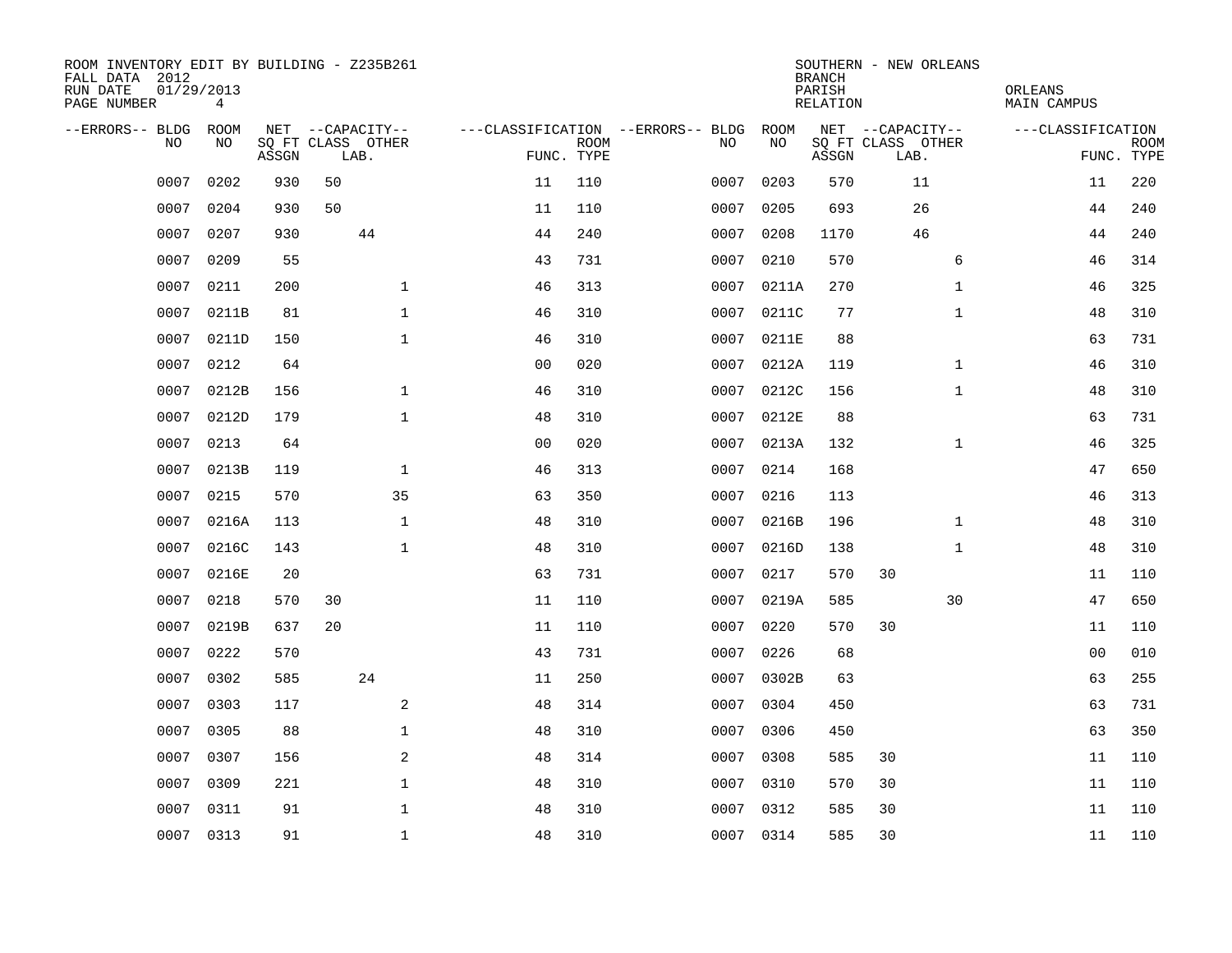| ROOM INVENTORY EDIT BY BUILDING - Z235B261<br>FALL DATA 2012<br>RUN DATE<br>01/29/2013<br>PAGE NUMBER | 5               |       |                           |                                                           |      |           |                                                               | BRANCH<br>PARISH<br>RELATION | SOUTHERN - NEW ORLEANS                                                                                     |              | ORLEANS<br>MAIN CAMPUS             |                                         |             |
|-------------------------------------------------------------------------------------------------------|-----------------|-------|---------------------------|-----------------------------------------------------------|------|-----------|---------------------------------------------------------------|------------------------------|------------------------------------------------------------------------------------------------------------|--------------|------------------------------------|-----------------------------------------|-------------|
| --ERRORS-- BLDG ROOM                                                                                  |                 |       |                           | NET --CAPACITY-- - ---CLASSIFICATION --ERRORS-- BLDG ROOM |      |           |                                                               |                              |                                                                                                            |              | NET --CAPACITY-- ---CLASSIFICATION |                                         |             |
| NO                                                                                                    | NO              | ASSGN | SQ FT CLASS OTHER<br>LAB. | FUNC. TYPE                                                | ROOM | NO        | NO                                                            | ASSGN                        | SQ FT CLASS OTHER<br>LAB.                                                                                  |              |                                    | FUNC. TYPE                              | <b>ROOM</b> |
| 0007                                                                                                  | 0315            | 91    | 1                         | 48                                                        | 310  | 0007 0316 |                                                               | 780                          | 20                                                                                                         |              |                                    | 11                                      | 210         |
|                                                                                                       | 0007 0317       | 91    | $\mathbf 1$               | 48                                                        | 310  | 0007 0318 |                                                               | 810                          | 20                                                                                                         |              |                                    | 11                                      | 210         |
|                                                                                                       | 0007 0319       | 204   | $\mathbf{1}$              | 48                                                        | 310  | 0007 0320 |                                                               | 810                          | 20                                                                                                         |              |                                    | 11                                      | 210         |
|                                                                                                       | 0007 0321       | 165   | $\mathbf{1}$              | 46                                                        | 313  |           | 0007 0321A                                                    | 192                          |                                                                                                            | $\mathbf{1}$ |                                    | 48                                      | 310         |
| 0007                                                                                                  | 0321B           | 180   | 1                         | 46                                                        | 310  |           | 0007 0321C                                                    | 143                          |                                                                                                            |              |                                    | 63                                      | 731         |
| 0007                                                                                                  | 0321D           | 372   | 20                        | 11                                                        | 210  |           | 0007 0321E                                                    | 372                          | 20                                                                                                         |              |                                    | 11                                      | 210         |
|                                                                                                       | 0007 0321F      | 180   | $\mathbf{1}$              | 48                                                        | 310  | 0007 0322 |                                                               | 690                          | $12 \overline{ }$                                                                                          |              |                                    | 44                                      | 240         |
|                                                                                                       | 0007 0323A      | 55    |                           | 43                                                        | 731  |           | 0007 0323B                                                    | 396                          |                                                                                                            | $\mathbf{1}$ |                                    | 48                                      | 310         |
|                                                                                                       | 0007 0325       | 216   |                           | 11                                                        | 260  | 0007 0327 |                                                               | 460                          | 20                                                                                                         |              |                                    | 11                                      | 210         |
|                                                                                                       | 0007 0329       | 690   | 20                        | 11                                                        | 210  | 0007 0330 |                                                               | 690                          | 20                                                                                                         |              |                                    | 11                                      | 210         |
|                                                                                                       | 0007 0333       | 720   | 20                        | 11                                                        | 210  |           | 0007 0335<br>TOTAL NUMBER CLASSROOMS<br>TOTAL NUMBER LABS 210 | 289                          | TOTAL NET ASSIGN SQ. FT. IN ROOM FILE<br>TOTAL NUMBER COMPUTER CLASSROOMS<br>TOTAL NUMBER SPECIAL LABS 220 |              |                                    | 00<br>26,500<br>10<br>9<br>$\mathbf{1}$ | 010         |
|                                                                                                       | 0008 0001 57917 |       |                           | 81                                                        | 081  |           | TOTAL NUMBER CLASSROOMS<br>TOTAL NUMBER LABS 210              |                              | TOTAL NET ASSIGN SQ. FT. IN ROOM FILE<br>TOTAL NUMBER COMPUTER CLASSROOMS<br>TOTAL NUMBER SPECIAL LABS 220 |              |                                    | 57,917                                  |             |
|                                                                                                       | 0009 0001 45468 |       |                           | 81                                                        | 081  |           | TOTAL NUMBER CLASSROOMS<br>TOTAL NUMBER LABS 210              |                              | TOTAL NET ASSIGN SQ. FT. IN ROOM FILE<br>TOTAL NUMBER COMPUTER CLASSROOMS<br>TOTAL NUMBER SPECIAL LABS 220 |              |                                    | 45,468                                  |             |
|                                                                                                       | 0010 0000       | 280   |                           | 0 <sub>0</sub>                                            | 030  |           | TOTAL NUMBER CLASSROOMS<br>TOTAL NUMBER LABS 210              |                              | TOTAL NET ASSIGN SQ. FT. IN ROOM FILE<br>TOTAL NUMBER COMPUTER CLASSROOMS<br>TOTAL NUMBER SPECIAL LABS 220 |              |                                    |                                         |             |
|                                                                                                       | 0011 0000       | 234   |                           | 0 <sup>0</sup>                                            | 020  | 0011 0214 |                                                               | 952                          | 35                                                                                                         |              |                                    | 11                                      | 110         |
|                                                                                                       | 0011 0215       |       | 270 35                    | 11                                                        | 110  | 0011 0217 |                                                               | 690                          | 40                                                                                                         |              |                                    | 11                                      | 110         |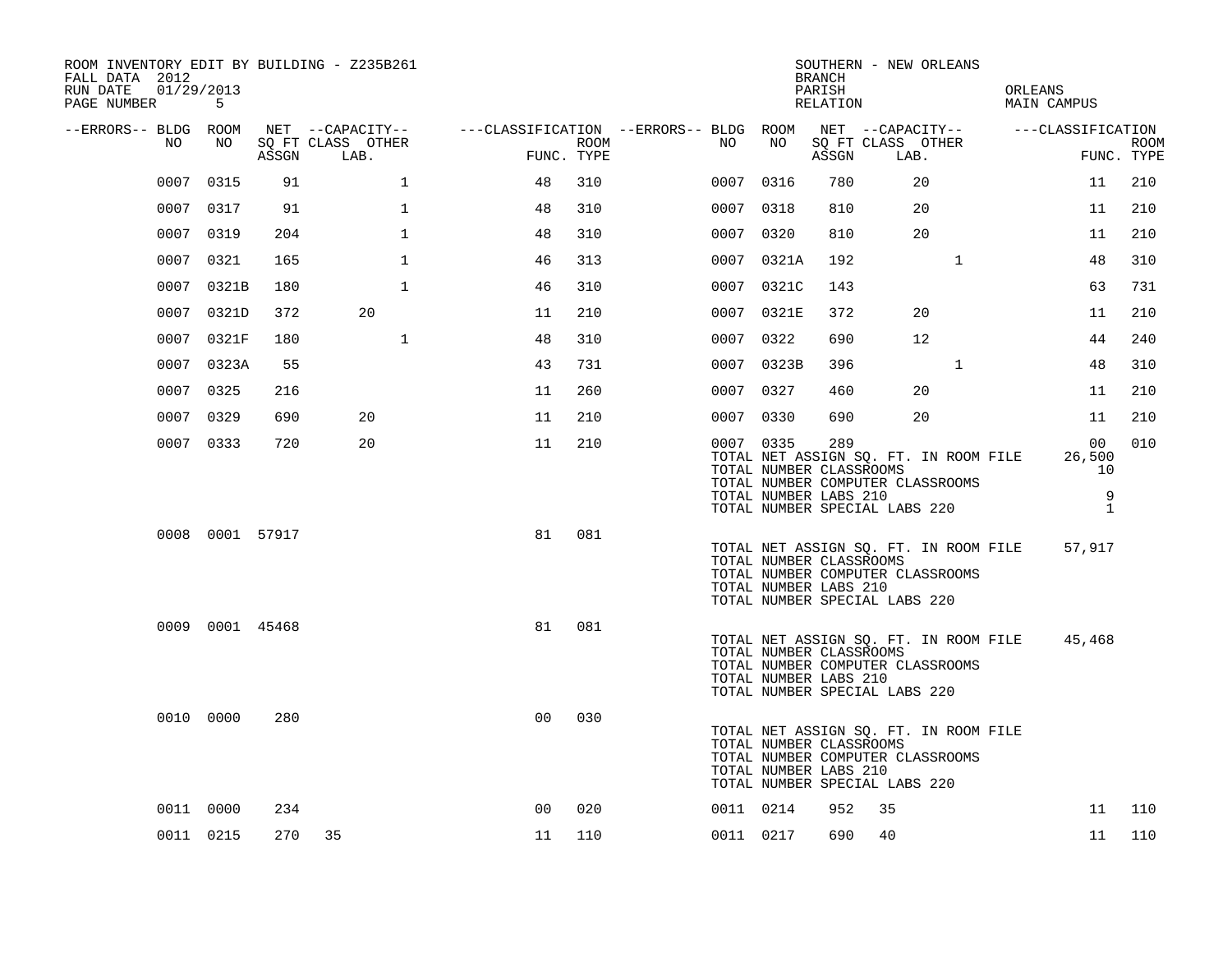| ROOM INVENTORY EDIT BY BUILDING - Z235B261<br>FALL DATA 2012<br>RUN DATE<br>PAGE NUMBER | 01/29/2013<br>6 |       |                           |                |                           |                                   |                                                                                                 | <b>BRANCH</b><br>PARISH<br>RELATION |      | SOUTHERN - NEW ORLEANS                                                          | ORLEANS<br><b>MAIN CAMPUS</b> |                           |
|-----------------------------------------------------------------------------------------|-----------------|-------|---------------------------|----------------|---------------------------|-----------------------------------|-------------------------------------------------------------------------------------------------|-------------------------------------|------|---------------------------------------------------------------------------------|-------------------------------|---------------------------|
| --ERRORS-- BLDG                                                                         | ROOM            |       | NET --CAPACITY--          |                |                           | ---CLASSIFICATION --ERRORS-- BLDG | ROOM                                                                                            |                                     |      | NET --CAPACITY--                                                                | ---CLASSIFICATION             |                           |
| NO                                                                                      | NO              | ASSGN | SQ FT CLASS OTHER<br>LAB. |                | <b>ROOM</b><br>FUNC. TYPE | NO.                               | NO                                                                                              | ASSGN                               | LAB. | SQ FT CLASS OTHER                                                               |                               | <b>ROOM</b><br>FUNC. TYPE |
|                                                                                         | 0011 0240       | 522   | 35                        | 11             | 110                       |                                   | 0011 0241                                                                                       | 510                                 | 30   |                                                                                 | 11                            | 110                       |
|                                                                                         | 0011 A0202      | 210   | $\mathbf{1}$              | 46             | 310                       |                                   | 0011 A0203                                                                                      | 120                                 |      | $\mathbf{1}$                                                                    | 46                            | 310                       |
|                                                                                         | 0011 A0204      | 12    |                           | 63             | 731                       |                                   | 0011 A0205                                                                                      | 112                                 |      |                                                                                 | 63                            | 731                       |
|                                                                                         | 0011 A0206      | 70    | $\mathbf 1$               | 46             | 313                       |                                   | 0011 A0207                                                                                      | 117                                 |      | $\mathbf{1}$                                                                    | 48                            | 310                       |
|                                                                                         | 0011 A0208      | 117   | $\mathbf 1$               | 48             | 310                       |                                   | 0011 A0209                                                                                      | 117                                 |      | $\mathbf{1}$                                                                    | 48                            | 310                       |
|                                                                                         | 0011 A0210      | 70    | $\mathbf{1}$              | 46             | 310                       |                                   | 0011 A0211                                                                                      | 42                                  |      |                                                                                 | 0 <sub>0</sub>                | 010                       |
|                                                                                         | 0011 A0212      | 14    |                           | 63             | 731                       |                                   | 0011 A0220                                                                                      | 120                                 |      | $\mathbf{1}$                                                                    | 48                            | 310                       |
|                                                                                         | 0011 A0221      | 90    | $\mathbf 1$               | 48             | 310                       |                                   | 0011 A0222                                                                                      | 96                                  |      | $\mathbf{1}$                                                                    | 48                            | 310                       |
|                                                                                         | 0011 A0223      | 80    | $\mathbf 1$               | 48             | 310                       |                                   | 0011 A0224                                                                                      | 96                                  |      | $\mathbf{1}$                                                                    | 48                            | 310                       |
|                                                                                         | 0011 A0225      | 70    | $\mathbf{1}$              | 48             | 310                       |                                   | 0011 A0226                                                                                      | 70                                  |      |                                                                                 | 63                            | 731                       |
|                                                                                         | 0011 A0227      | 70    | $\mathbf{1}$              | 48             | 310                       |                                   | 0011 A0228                                                                                      | 132                                 |      | $\mathbf{1}$                                                                    | 48                            | 313                       |
|                                                                                         | 0011 A0229      | 70    | $\mathbf{1}$              | 48             | 310                       |                                   | 0011 A0230                                                                                      | 156                                 |      | $\mathbf{1}$                                                                    | 48                            | 310                       |
|                                                                                         | 0011 A0231      | 70    | $\mathbf{1}$              | 48             | 310                       |                                   | 0011 A0233                                                                                      | 70                                  |      | $\mathbf{1}$                                                                    | 48                            | 310                       |
|                                                                                         | 0011 A0234      | 72    | $\mathbf{1}$              | 48             | 310                       |                                   | 0011 A0235                                                                                      | 80                                  |      | $\mathbf{1}$                                                                    | 48                            | 310                       |
|                                                                                         | 0011 A0236      | 144   | $\mathbf{1}$              | 46             | 310                       |                                   | 0011 A0237                                                                                      | 80                                  |      | $\mathbf{1}$                                                                    | 48                            | 310                       |
|                                                                                         | 0011 A0249      | 78    | $\mathbf 1$               | 48             | 310                       |                                   | 0011 B0176<br>TOTAL NUMBER CLASSROOMS<br>TOTAL NUMBER LABS 210<br>TOTAL NUMBER SPECIAL LABS 220 | 200                                 |      | 23<br>TOTAL NET ASSIGN SQ. FT. IN ROOM FILE<br>TOTAL NUMBER COMPUTER CLASSROOMS | 63<br>5,747<br>5              | 240                       |
| 0012                                                                                    | 0001A           | 352   | $\mathbf{1}$              | 46             | 310                       |                                   | 0012 0001B                                                                                      | 396                                 |      | $\mathbf{1}$                                                                    | 46                            | 310                       |
| 0012                                                                                    | 0002A           | 374   | 30                        | 11             | 110                       |                                   | 0012 0002B                                                                                      | 374                                 | 30   |                                                                                 | 11                            | 110                       |
| 0012                                                                                    | 0002C           | 374   | $\mathbf{1}$              | 51             | 310                       | 0012                              | 0002D                                                                                           | 102                                 |      | 6                                                                               | 0 <sub>0</sub>                | 030                       |
| 0012                                                                                    | 0002E           | 391   | $\mathbf 1$               | 64             | 310                       | 0012                              | 0002F                                                                                           | 391                                 | 30   |                                                                                 | 11                            | 110                       |
| 0012                                                                                    | 0002G           | 391   | $\mathbf{1}$              | 51             | 310                       | 0012                              | 0003                                                                                            | 1156                                |      | 8                                                                               | 51                            | 310                       |
| 0012                                                                                    | 0004            | 252   |                           | 0 <sub>0</sub> | 020                       | 0012                              | 0005                                                                                            | 2380                                |      |                                                                                 | 63                            | 680                       |
|                                                                                         | 0012 0006A      | 682   | 50                        | 11             | 110                       |                                   | 0012 0006B                                                                                      | 682                                 | 50   |                                                                                 | 11                            | 110                       |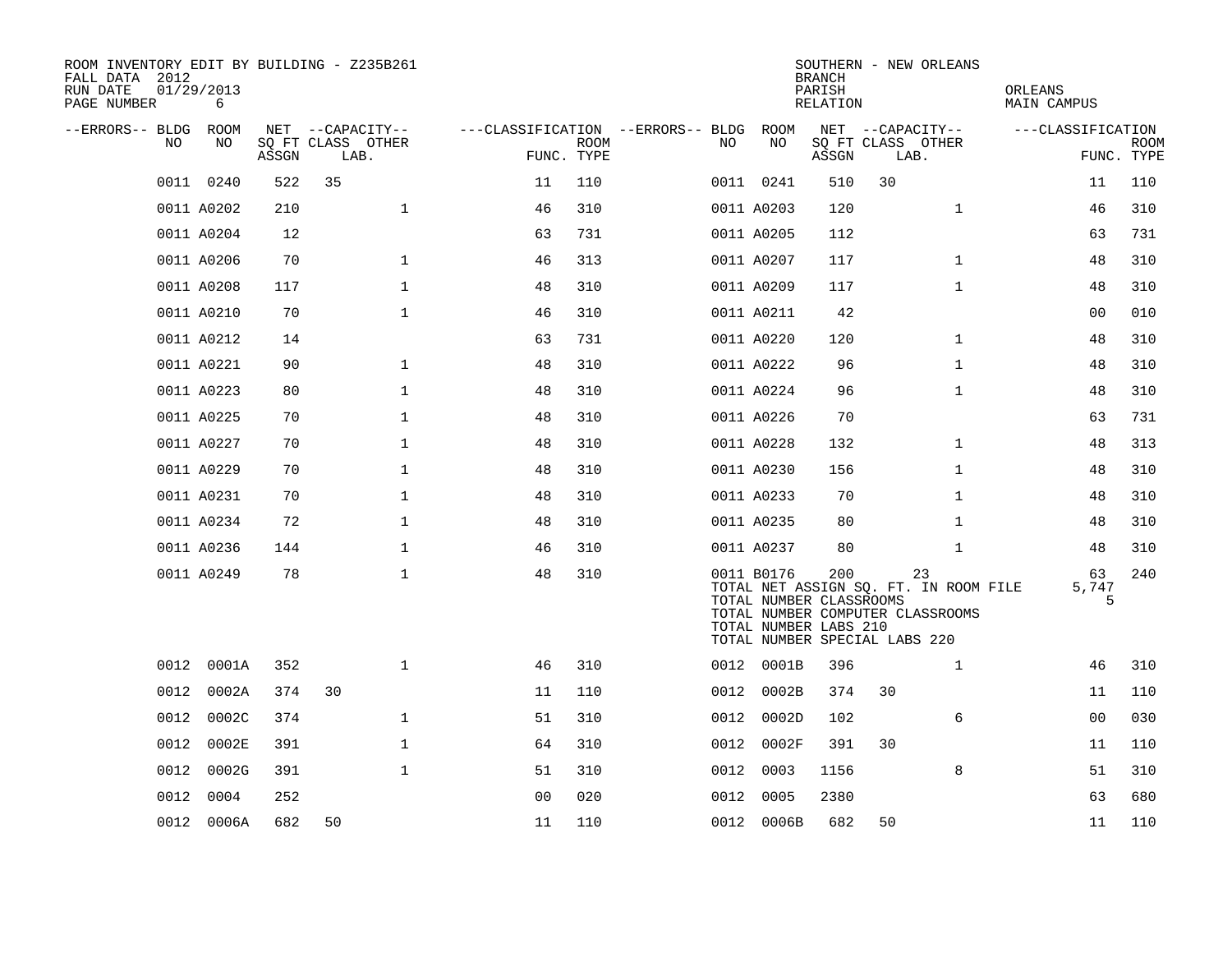| ROOM INVENTORY EDIT BY BUILDING - Z235B261<br>FALL DATA 2012<br>RUN DATE<br>PAGE NUMBER | 01/29/2013<br>$7\overline{ }$ |            |    |                           |                |                           |                                   |            | <b>BRANCH</b><br>PARISH<br>RELATION | SOUTHERN - NEW ORLEANS    | ORLEANS<br>MAIN CAMPUS |                           |
|-----------------------------------------------------------------------------------------|-------------------------------|------------|----|---------------------------|----------------|---------------------------|-----------------------------------|------------|-------------------------------------|---------------------------|------------------------|---------------------------|
| --ERRORS-- BLDG                                                                         | ROOM                          |            |    | NET --CAPACITY--          |                |                           | ---CLASSIFICATION --ERRORS-- BLDG | ROOM       |                                     | NET --CAPACITY--          | ---CLASSIFICATION      |                           |
| N <sub>O</sub>                                                                          | NO.                           | ASSGN      |    | SO FT CLASS OTHER<br>LAB. |                | <b>ROOM</b><br>FUNC. TYPE | NO.                               | NO         | ASSGN                               | SQ FT CLASS OTHER<br>LAB. |                        | <b>ROOM</b><br>FUNC. TYPE |
| 0012                                                                                    | 0007A                         | 261        |    |                           | 0 <sub>0</sub> | 030                       | 0012                              | 0007B      | 828                                 | $\mathbf{1}$              | 63                     | 310                       |
| 0012                                                                                    | 0007C                         | 805        | 50 |                           | 11             | 110                       | 0012                              | 0007D      | 805                                 | 50                        | 11                     | 110                       |
| 0012                                                                                    | 0008A                         | 713        | 50 |                           | 11             | 110                       | 0012                              | 0008B      | 713                                 | 50                        | 11                     | 110                       |
| 0012                                                                                    | 0009A                         | 713        | 50 |                           | 11             | 110                       | 0012                              | 0009B      | 713                                 | 50                        | 11                     | 110                       |
| 0012                                                                                    | 0010A                         | 713        | 50 |                           | 11             | 110                       | 0012                              | 0010B      | 713                                 | 50                        | 11                     | 110                       |
| 0012                                                                                    | 0011A                         | 713        | 50 |                           | 11             | 110                       |                                   | 0012 0011B | 713                                 | 50                        | 11                     | 110                       |
| 0012                                                                                    | 0012A                         | 713        | 50 |                           | 11             | 110                       | 0012                              | 0012B      | 713                                 | 50                        | 11                     | 110                       |
| 0012                                                                                    | 0013A                         | 713        | 50 |                           | 11             | 110                       | 0012                              | 0013B      | 713                                 | 50                        | 11                     | 110                       |
| 0012                                                                                    | 0014A                         | 713        | 50 |                           | 11             | 110                       | 0012                              | 0014B      | 713                                 | 50                        | 11                     | 110                       |
| 0012                                                                                    | 0015A                         | 713        |    | 4                         | 48             | 310                       | 0012                              | 0015B      | 713                                 | 4                         | 48                     | 310                       |
| 0012                                                                                    | 0016A                         | 805        |    | 1                         | 61             | 310                       | 0012                              | 0016B      | 805                                 | $\mathbf{1}$              | 61                     | 310                       |
| 0012                                                                                    |                               | 0016C 1190 |    | $\mathbf{1}$              | 51             | 310                       | 0012                              | 0017A      | 2030                                | 50                        | 44                     | 210                       |
| 0012                                                                                    | 0017C                         | 2030       |    | 50                        | 44             | 210                       | 0012                              | 0018A      | 713                                 | $\mathbf{1}$              | 51                     | 310                       |
| 0012                                                                                    | 0018B                         | 713        | 50 |                           | 11             | 110                       | 0012                              | 0019A      | 713                                 | $\mathbf{1}$              | 51                     | 310                       |
| 0012                                                                                    | 0019B                         | 713        |    | 1                         | 51             | 310                       | 0012                              | 0020A      | 713                                 | $\mathbf{1}$              | 51                     | 310                       |
| 0012                                                                                    | 0020B                         | 713        |    | 1                         | 51             | 310                       | 0012                              | 0021A      | 713                                 | $\mathbf{1}$              | 51                     | 310                       |
| 0012                                                                                    | 0021B                         | 713        |    | 1                         | 51             | 310                       | 0012                              | 0022A      | 713                                 | $\mathbf{1}$              | 51                     | 310                       |
| 0012                                                                                    | 0022B                         | 713        |    | 1                         | 53             | 310                       | 0012                              | 0023A      | 713                                 | $\mathbf{1}$              | 54                     | 310                       |
| 0012                                                                                    | 0023B                         | 713        |    | $\mathbf{1}$              | 54             | 310                       | 0012                              | 0024A      | 713                                 | 50                        | 11                     | 110                       |
| 0012                                                                                    | 0024B                         | 713        | 50 |                           | 11             | 110                       |                                   | 0012 0025A | 713                                 | 50                        | 11                     | 110                       |
| 0012                                                                                    | 0025B                         | 713        | 50 |                           | 11             | 110                       | 0012                              | 0026A      | 713                                 | 50                        | 11                     | 110                       |
| 0012                                                                                    | 0026B                         | 713        | 50 |                           | 11             | 110                       | 0012                              | 0027A      | 713                                 |                           | 41                     | 420                       |
| 0012                                                                                    | 0027B                         | 713        |    |                           | 41             | 420                       | 0012                              | 0028       | 1610                                | 40                        | 11                     | 240                       |
| 0012                                                                                    | 0029A                         | 660        |    | $\mathbf{1}$              | 46             | 310                       |                                   | 0012 0029B | 660                                 | $\mathbf{1}$              | 46                     | 310                       |
| 0012                                                                                    | 0030A                         | 660        |    |                           | 21             | 313                       | 0012                              | 0030B      | 660                                 | $\mathbf{1}$              | 46                     | 310                       |
|                                                                                         | 0012 0031A                    | 660        |    | $\mathbf{1}$              | 46             | 310                       |                                   | 0012 0031B | 682                                 | $\mathbf{1}$              | 46                     | 310                       |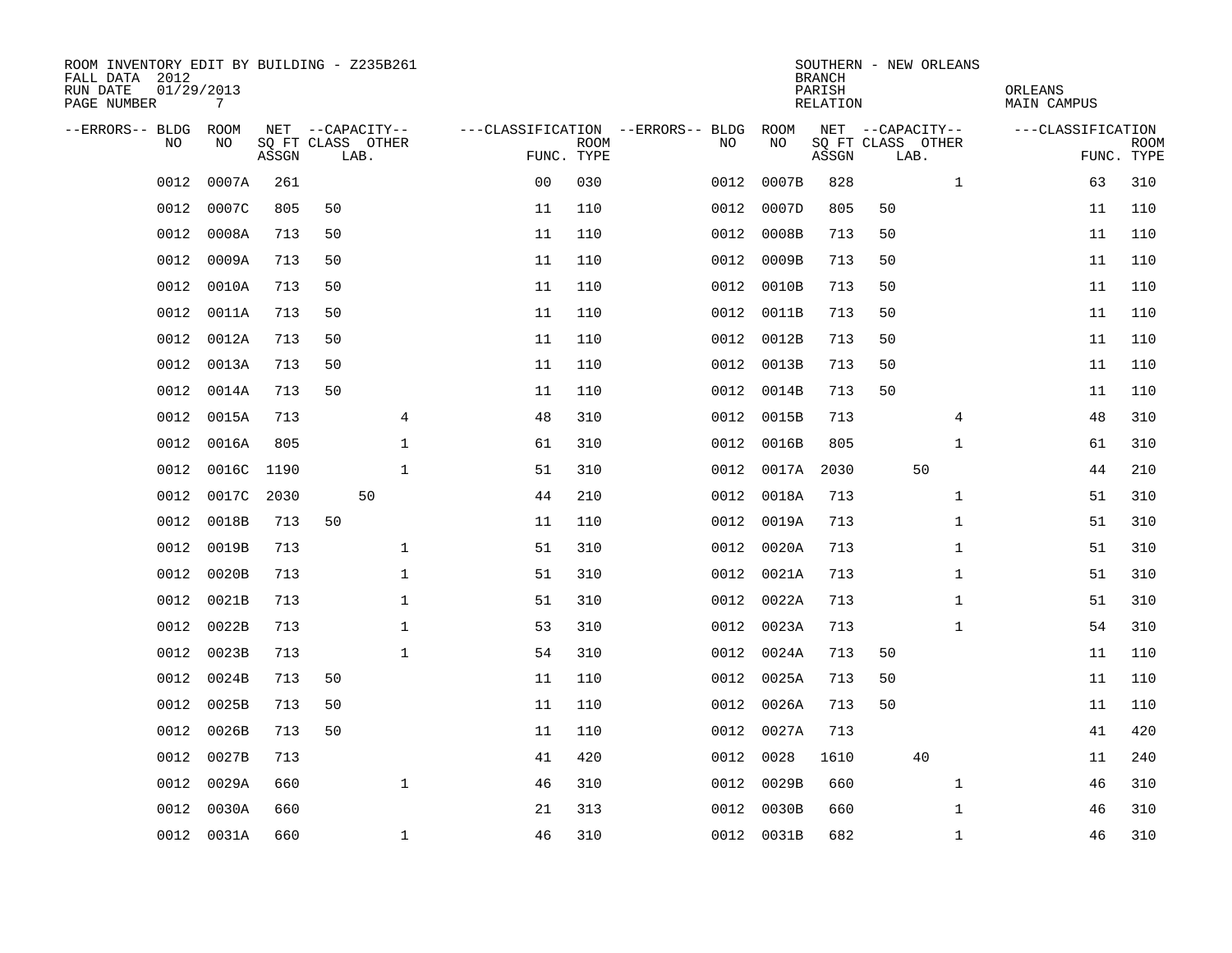| FALL DATA 2012<br>RUN DATE<br>PAGE NUMBER | 01/29/2013 | 8          |       | ROOM INVENTORY EDIT BY BUILDING - Z235B261    |                                                      |             |           |                                                  | <b>BRANCH</b><br>PARISH<br>RELATION | SOUTHERN - NEW ORLEANS                                                                                     | ORLEANS<br><b>MAIN CAMPUS</b>  |                           |
|-------------------------------------------|------------|------------|-------|-----------------------------------------------|------------------------------------------------------|-------------|-----------|--------------------------------------------------|-------------------------------------|------------------------------------------------------------------------------------------------------------|--------------------------------|---------------------------|
| --ERRORS-- BLDG ROOM                      | NO.        | NO.        | ASSGN | NET --CAPACITY--<br>SQ FT CLASS OTHER<br>LAB. | ---CLASSIFICATION --ERRORS-- BLDG ROOM<br>FUNC. TYPE | <b>ROOM</b> | NO.       | NO                                               | ASSGN                               | NET --CAPACITY--<br>SQ FT CLASS OTHER<br>LAB.                                                              | ---CLASSIFICATION              | <b>ROOM</b><br>FUNC. TYPE |
|                                           | 0012       | 0032A      | 682   | $\mathbf{1}$                                  | 46                                                   | 310         |           | 0012 0032B                                       | 660                                 | 6                                                                                                          | 46                             | 310                       |
|                                           | 0012       | 0033A      | 682   | 8                                             | 46                                                   | 310         |           | 0012 0033B                                       | 682                                 | 2                                                                                                          | 46                             | 310                       |
|                                           | 0012       | 0034A      | 682   | $\mathbf{1}$                                  | 21                                                   | 310         |           | 0012 0034B                                       | 682                                 | $\mathbf{1}$                                                                                               | 21                             | 310                       |
|                                           | 0012       | 0035A      | 682   | 20                                            | 63                                                   | 680         |           | 0012 0035B                                       | 660                                 | $\mathbf{1}$                                                                                               | 46                             | 310                       |
|                                           | 0012       | 0036A      | 682   | $\mathbf 1$                                   | 21                                                   | 310         |           | 0012 0036B                                       | 682                                 | $\mathbf{1}$                                                                                               | 21                             | 310                       |
|                                           | 0012       | 0037       | 252   |                                               | 0 <sub>0</sub>                                       | 020         |           | 0012 0038A                                       | 660                                 | 20                                                                                                         | 63                             | 350                       |
|                                           | 0012       | 0038B      | 682   | 20                                            | 11                                                   | 210         |           | 0012 0039A                                       | 682                                 | $\mathbf{1}$                                                                                               | 51                             | 310                       |
|                                           | 0012       | 0039B      | 660   | $\mathbf{1}$                                  | 51                                                   | 310         |           | 0012 0040A                                       | 588                                 | 6                                                                                                          | 0 <sub>0</sub>                 | 030                       |
|                                           | 0012       | 0040B      | 1610  |                                               | 41                                                   | 420         | 0012 0041 |                                                  | 3128                                |                                                                                                            | 81                             | 081                       |
|                                           | 0012       | 0042A      | 243   |                                               | 00                                                   | 020         |           | 0012 0042B                                       | 1610                                | 5                                                                                                          | 11                             | 210                       |
|                                           | 0012 0043  |            | 1610  |                                               | 92                                                   | 750         | 0012 0044 |                                                  | 2835                                | $\mathbf{1}$                                                                                               | 46                             | 310                       |
|                                           | 0012 0045  |            | 2835  | $\mathbf{1}$                                  | 46                                                   | 310         |           | TOTAL NUMBER CLASSROOMS<br>TOTAL NUMBER LABS 210 |                                     | TOTAL NET ASSIGN SQ. FT. IN ROOM FILE<br>TOTAL NUMBER COMPUTER CLASSROOMS<br>TOTAL NUMBER SPECIAL LABS 220 | 71,589<br>28<br>$\overline{4}$ |                           |
|                                           | 0013 0100  |            | 240   |                                               | 0 <sub>0</sub>                                       | 020         | 0013 0101 |                                                  | 430                                 |                                                                                                            | 00                             | 020                       |
|                                           |            | 0013 0104A | 152   | $\mathbf{1}$                                  | 46                                                   | 310         |           | 0013 0104B                                       | 156                                 | 4                                                                                                          | 46                             | 310                       |
|                                           | 0013       | 0105       | 800   |                                               | 63                                                   | 650         | 0013 0106 |                                                  | 200                                 | 3                                                                                                          | 0 <sub>0</sub>                 | 030                       |
|                                           | 0013 0107  |            | 200   | 3                                             | 0 <sub>0</sub>                                       | 0.30        | 0013 0108 |                                                  | 100                                 |                                                                                                            | 0 <sub>0</sub>                 | 020                       |
|                                           | 0013       | 0109       | 800   |                                               | 46                                                   | 350         | 0013 0110 |                                                  | 800                                 |                                                                                                            | 46                             | 350                       |
|                                           | 0013       | 0111A      | 80    |                                               | 0 <sub>0</sub>                                       | 030         |           | 0013 0111B                                       | 80                                  |                                                                                                            | 0 <sub>0</sub>                 | 030                       |
|                                           | 0013       | 0112       | 30    |                                               | 0 <sub>0</sub>                                       | 010         | 0013 0113 |                                                  | 50                                  |                                                                                                            | 0 <sub>0</sub>                 | 020                       |
|                                           | 0013       | 0114       | 50    |                                               | 0 <sub>0</sub>                                       | 020         | 0013 0201 |                                                  | 120                                 |                                                                                                            | 0 <sub>0</sub>                 | 020                       |
|                                           | 0013       | 0202       | 50    |                                               | 00                                                   | 020         | 0013 0203 |                                                  | 1000                                |                                                                                                            | 0 <sub>0</sub>                 | 030                       |
|                                           | 0013       | 0203A      | 80    |                                               | 0 <sub>0</sub>                                       | 030         | 0013      | 0204                                             | 425                                 |                                                                                                            | 63                             | 650                       |
|                                           | 0013 0205  |            | 140   | 2                                             | 00                                                   | 030         | 0013 0206 |                                                  | 140                                 | 2                                                                                                          | 0 <sub>0</sub>                 | 030                       |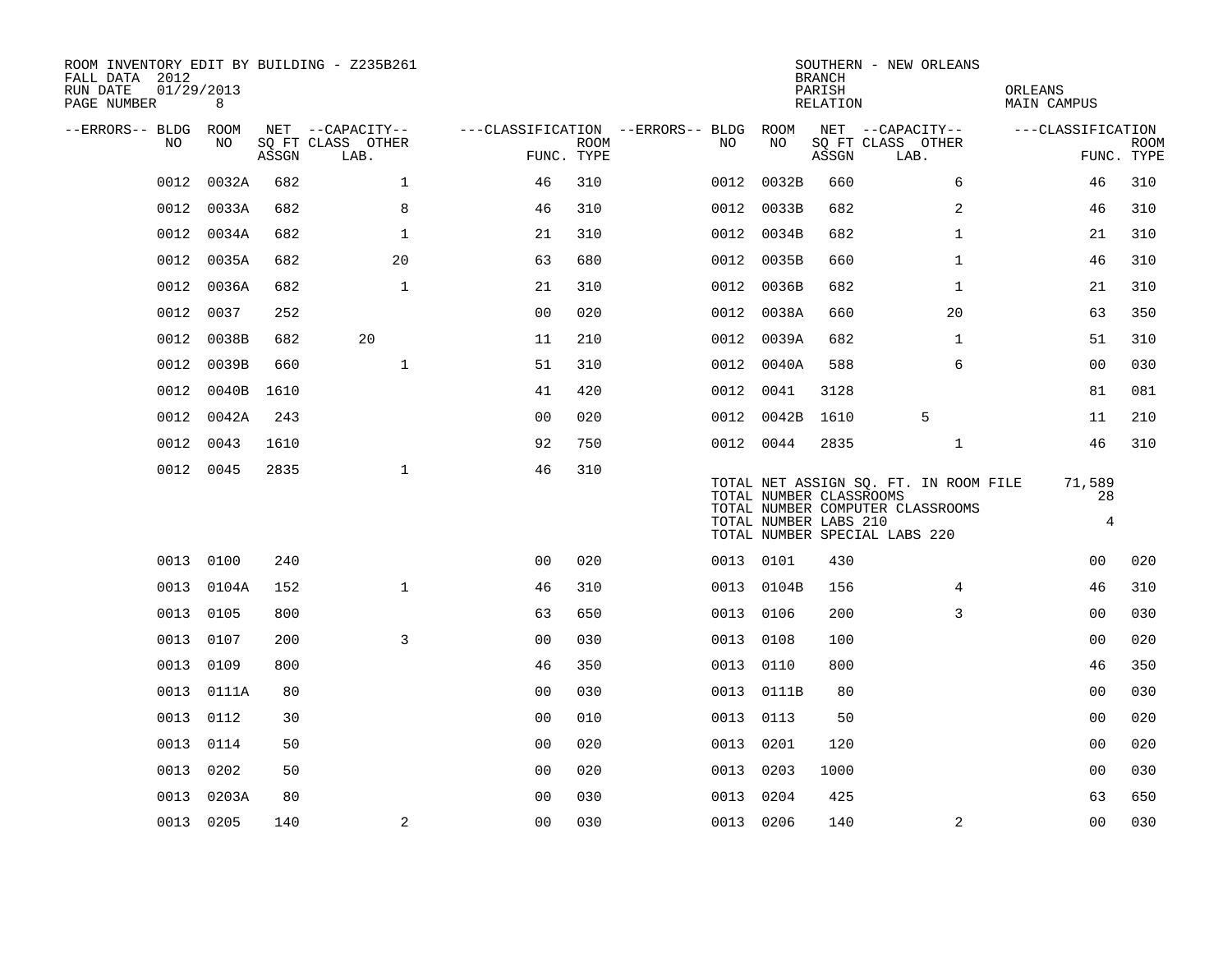| FALL DATA 2012<br>RUN DATE<br>PAGE NUMBER |      | 01/29/2013<br>9 |       | ROOM INVENTORY EDIT BY BUILDING - Z235B261 |                                        |             |    |            | <b>BRANCH</b><br>PARISH<br><b>RELATION</b>                                               |    | SOUTHERN - NEW ORLEANS                                                    | ORLEANS | <b>MAIN CAMPUS</b>      |                           |
|-------------------------------------------|------|-----------------|-------|--------------------------------------------|----------------------------------------|-------------|----|------------|------------------------------------------------------------------------------------------|----|---------------------------------------------------------------------------|---------|-------------------------|---------------------------|
| --ERRORS-- BLDG ROOM                      |      |                 |       | NET --CAPACITY--                           | ---CLASSIFICATION --ERRORS-- BLDG ROOM |             |    |            |                                                                                          |    | NET --CAPACITY--                                                          |         | ---CLASSIFICATION       |                           |
|                                           | NO.  | NO              | ASSGN | SQ FT CLASS OTHER<br>LAB.                  | FUNC. TYPE                             | <b>ROOM</b> | NO | NO         | ASSGN                                                                                    |    | SQ FT CLASS OTHER<br>LAB.                                                 |         |                         | <b>ROOM</b><br>FUNC. TYPE |
|                                           | 0013 | 0209            | 50    |                                            | 63                                     | 650         |    | 0013 0210  | 80                                                                                       |    |                                                                           |         | 00                      | 030                       |
|                                           | 0013 | 0211            | 30    |                                            | 0 <sub>0</sub>                         | 010         |    | 0013 0212  | 200                                                                                      |    |                                                                           |         | 00                      | 030                       |
|                                           |      | 0013 0213       | 144   | $\mathbf 1$                                | 44                                     | 314         |    | 0013 0214  | 144                                                                                      |    | $\mathbf{1}$                                                              |         | 61                      | 325                       |
|                                           |      | 0013 0215       | 1700  | 11                                         | 44                                     | 314         |    | 0013 0216  | 430<br>TOTAL NUMBER CLASSROOMS<br>TOTAL NUMBER LABS 210<br>TOTAL NUMBER SPECIAL LABS 220 |    | TOTAL NET ASSIGN SQ. FT. IN ROOM FILE<br>TOTAL NUMBER COMPUTER CLASSROOMS |         | 0 <sub>0</sub><br>5,171 | 020                       |
|                                           |      | 0014 0100       | 1170  | 95                                         | 11                                     | 350         |    | 0014 0101  | 183                                                                                      |    | $\mathbf{1}$                                                              |         | 31                      | 310                       |
|                                           |      | 0014 0102       | 138   | $\mathbf{1}$                               | 31                                     | 310         |    | 0014 0103  | 154                                                                                      |    | $\mathbf{1}$                                                              |         | 31                      | 310                       |
|                                           |      | 0014 0105       | 90    |                                            | 63                                     | 650         |    | 0014 0106  | 126                                                                                      |    | $\mathbf{1}$                                                              |         | 31                      | 310                       |
|                                           |      | 0014 0107       | 106   |                                            | 0 <sub>0</sub>                         | 020         |    | 0014 0108  | 182                                                                                      |    | $\mathbf{1}$                                                              |         | 63                      | 313                       |
|                                           |      | 0014 0109       | 134   | 4                                          | 31                                     | 410         |    | 0014 0110  | 134                                                                                      |    | $\mathbf{1}$                                                              |         | 31                      | 310                       |
|                                           |      | 0014 0111       | 134   | $\mathbf{1}$                               | 31                                     | 310         |    | 0014 0112  | 134                                                                                      |    | $\mathbf{1}$                                                              |         | 31                      | 310                       |
|                                           |      | 0014 0113       | 136   | $\mathbf{1}$                               | 31                                     | 310         |    | 0014 0114  | 218                                                                                      |    | $\mathbf{1}$                                                              |         | 61                      | 325                       |
|                                           |      | 0014 A0201      | 625   | 35                                         | 11                                     | 350         |    | 0014 A0202 | 244                                                                                      |    | 40                                                                        |         | 11                      | 240                       |
|                                           |      | 0014 A0203      | 116   | 3                                          | 46                                     | 310         |    | 0014 A0204 | 116                                                                                      |    | 3                                                                         |         | 46                      | 310                       |
|                                           |      | 0014 A0205      | 116   | 3                                          | 46                                     | 310         |    | 0014 A0206 | 116                                                                                      |    | 3                                                                         |         | 46                      | 310                       |
|                                           |      | 0014 A0207      | 116   | 3                                          | 46                                     | 310         |    | 0014 A0208 | 116                                                                                      |    | 3                                                                         |         | 46                      | 310                       |
|                                           |      | 0014 A0209      | 116   | 3                                          | 46                                     | 310         |    | 0014 A0210 | 116                                                                                      |    | 3                                                                         |         | 46                      | 310                       |
|                                           |      | 0014 A0211      | 316   | 7                                          | 61                                     | 325         |    | 0014 A0212 | 237                                                                                      |    | 3                                                                         |         | 46                      | 310                       |
|                                           |      | 0014 A0213      | 235   | 2                                          | 46                                     | 310         |    | 0014 A0214 | 152                                                                                      |    | 3                                                                         |         | 46                      | 310                       |
|                                           |      | 0014 A0215      | 249   | 3                                          | 46                                     | 310         |    | 0014 C0101 | 903                                                                                      | 20 |                                                                           |         | 31                      | 115                       |
|                                           |      | 0014 C0102      | 1157  |                                            | 0 <sub>0</sub>                         | 020         |    | 0014 C0103 | 396                                                                                      |    |                                                                           |         | 00                      | 020                       |
|                                           |      | 0014 C0104      | 110   |                                            | 00                                     | 020         |    | 0014 C0106 | 87                                                                                       |    |                                                                           |         | 00                      | 020                       |
|                                           |      | 0014 C0107      | 214   |                                            | 0 <sub>0</sub>                         | 020         |    | 0014 C0201 | 736                                                                                      |    |                                                                           |         | 0 <sub>0</sub>          | 020                       |
|                                           |      | 0014 C0202      | 227   |                                            | 0 <sub>0</sub>                         | 020         |    | 0014 C0203 | 434                                                                                      |    |                                                                           |         | 0 <sub>0</sub>          | 020                       |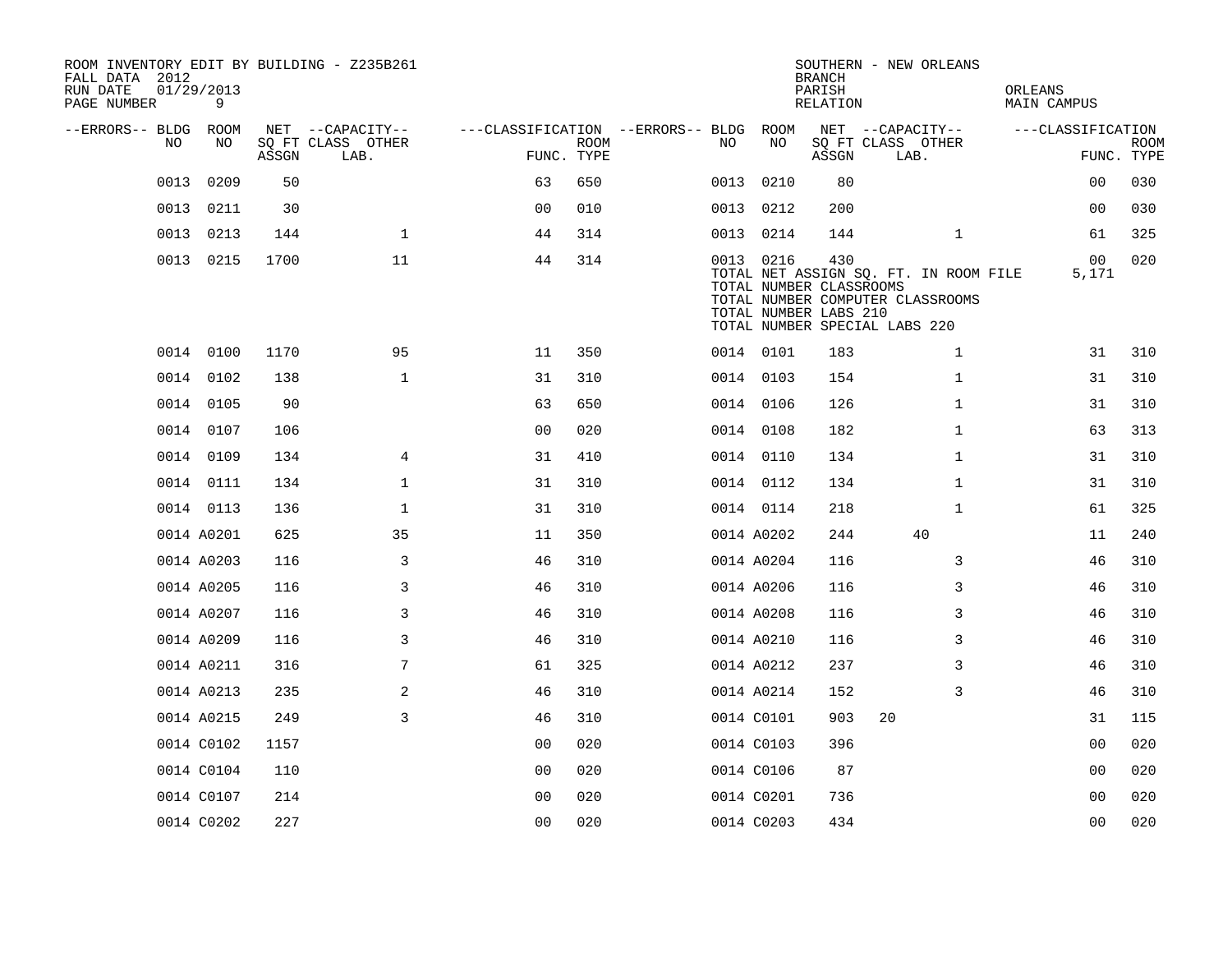| ROOM INVENTORY EDIT BY BUILDING - Z235B261<br>2012<br>FALL DATA<br>RUN DATE<br>PAGE NUMBER | 01/29/2013<br>10 |       |                                               |                |             |                                         |                    | <b>BRANCH</b><br>PARISH<br><b>RELATION</b> | SOUTHERN - NEW ORLEANS                                                    | <b>ORLEANS</b><br>MAIN CAMPUS  |                           |
|--------------------------------------------------------------------------------------------|------------------|-------|-----------------------------------------------|----------------|-------------|-----------------------------------------|--------------------|--------------------------------------------|---------------------------------------------------------------------------|--------------------------------|---------------------------|
| --ERRORS-- BLDG<br>NO                                                                      | ROOM<br>NO.      | ASSGN | NET --CAPACITY--<br>SQ FT CLASS OTHER<br>LAB. | FUNC. TYPE     | <b>ROOM</b> | ---CLASSIFICATION --ERRORS-- BLDG<br>NO | <b>ROOM</b><br>NO. | NET<br>ASSGN                               | --CAPACITY--<br>SQ FT CLASS OTHER<br>LAB.                                 | ---CLASSIFICATION              | <b>ROOM</b><br>FUNC. TYPE |
|                                                                                            | 0014 C0204       | 245   |                                               | 00             | 020         |                                         | 0014 E0101         | 548                                        | 40                                                                        | 11                             | 110                       |
|                                                                                            | 0014 E0102       | 539   | 40                                            | 11             | 110         |                                         | 0014 E0103         | 583                                        | 40                                                                        | 11                             | 110                       |
|                                                                                            | 0014 E0104       | 1784  | 71                                            | 46             | 350         |                                         | 0014 E0201         | 789                                        | 24                                                                        | 11                             | 240                       |
|                                                                                            | 0014 E0202       | 783   | 24                                            | 11             | 240         |                                         | 0014 F0101         | 189                                        | 3                                                                         | 00                             | 030                       |
|                                                                                            | 0014 F0102       | 192   | 3                                             | 00             | 030         |                                         | 0014 F0102A        | 68                                         |                                                                           | 63                             | 650                       |
|                                                                                            | 0014 F0103       | 28    |                                               | 0 <sub>0</sub> | 010         |                                         | 0014 F0104         | 21                                         |                                                                           | 63                             | 650                       |
|                                                                                            | 0014 F0105       | 76    | $\mathbf{1}$                                  | 0 <sub>0</sub> | 030         |                                         | 0014 F0106         | 85                                         | $\overline{2}$                                                            | 00                             | 030                       |
|                                                                                            | 0014 F0107       | 35    |                                               | 63             | 650         |                                         | 0014 F0108         | 39                                         |                                                                           | 63                             | 650                       |
|                                                                                            | 0014 F0109       | 51    |                                               | 0 <sub>0</sub> | 030         |                                         | 0014 F0110         | 86                                         |                                                                           | 63                             | 650                       |
|                                                                                            | 0014 F0111       | 86    |                                               | 63             | 650         |                                         | 0014 F0201         | 190                                        | 3                                                                         | 00                             | 030                       |
|                                                                                            | 0014 F0202       | 193   | $\mathbf{3}$                                  | 00             | 030         |                                         | 0014 F0203         | 28                                         |                                                                           | 00                             | 010                       |
|                                                                                            | 0014 F0204       | 424   |                                               | 00             | 030         |                                         | 0014 F0205         | 60                                         |                                                                           | 00                             | 030                       |
|                                                                                            | 0014 F0206       | 59    | $\mathbf{1}$                                  | 0 <sub>0</sub> | 030         |                                         | 0014 F0207         | 59                                         | $\mathbf{1}$                                                              | 00                             | 030                       |
|                                                                                            | 0014 F0208       | 74    |                                               | 63             | 650         |                                         | 0014 F0209         | 95                                         |                                                                           | 63                             | 650                       |
|                                                                                            | 0014 F0210       | 51    | $\mathbf 1$                                   | 0 <sub>0</sub> | 030         |                                         | 0014 F0211         | 35<br>TOTAL NUMBER CLASSROOMS              | TOTAL NET ASSIGN SQ. FT. IN ROOM FILE<br>TOTAL NUMBER COMPUTER CLASSROOMS | 00 <sup>o</sup><br>12,352<br>3 | 030                       |

TOTAL NUMBER LABS 210

TOTAL NUMBER SPECIAL LABS 220